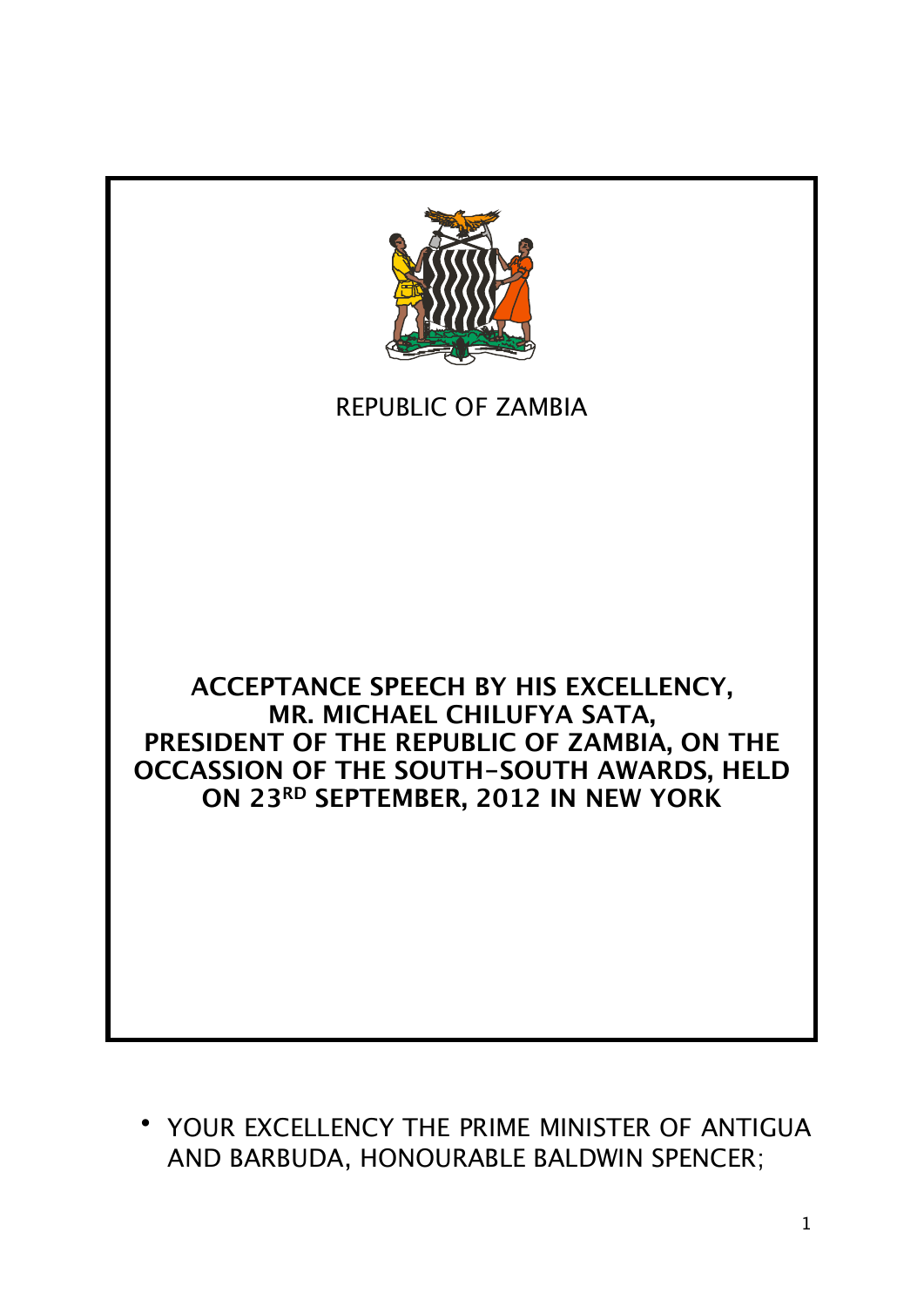- YOUR EXCELLENCY THE PRESIDENT AND CHIEF EXECUTIVE OFFICER OF SOUTH SOUTH CORPORATION AMBASSADOR FRANCIS LORENZO;
- YOUR EXCELLENCY THE SECRETARY GENERAL OF THE UNITED NATIONS WORLD TOURISM ORGANISATION DR TALEB RIFAI;
- YOUR EXCELLENCY THE SECRETARY GENERAL OF THE INTERNATIONAL TELECOMMUNICATION UNION;
- HEADS OF STATES AND GOVERNMENTS HERE PRESENT;
- INVITED GUESTS;
- LADIES AND GENTLEMEN

I WANT TO GRACIOUSLY THANK SOUTH - SOUTH

CORPORATION, THE PERMANENT MISSION OF ANTIGUA

AND BARBUDA TO THE UNITED NATIONS, THE

INTERNATIONAL TELECOMMUNICATION UNION, AND

THE UNITED NATIONS WORLD TOURISM

ORGANISATION FOR THIS PRESTIGIOUS AWARD.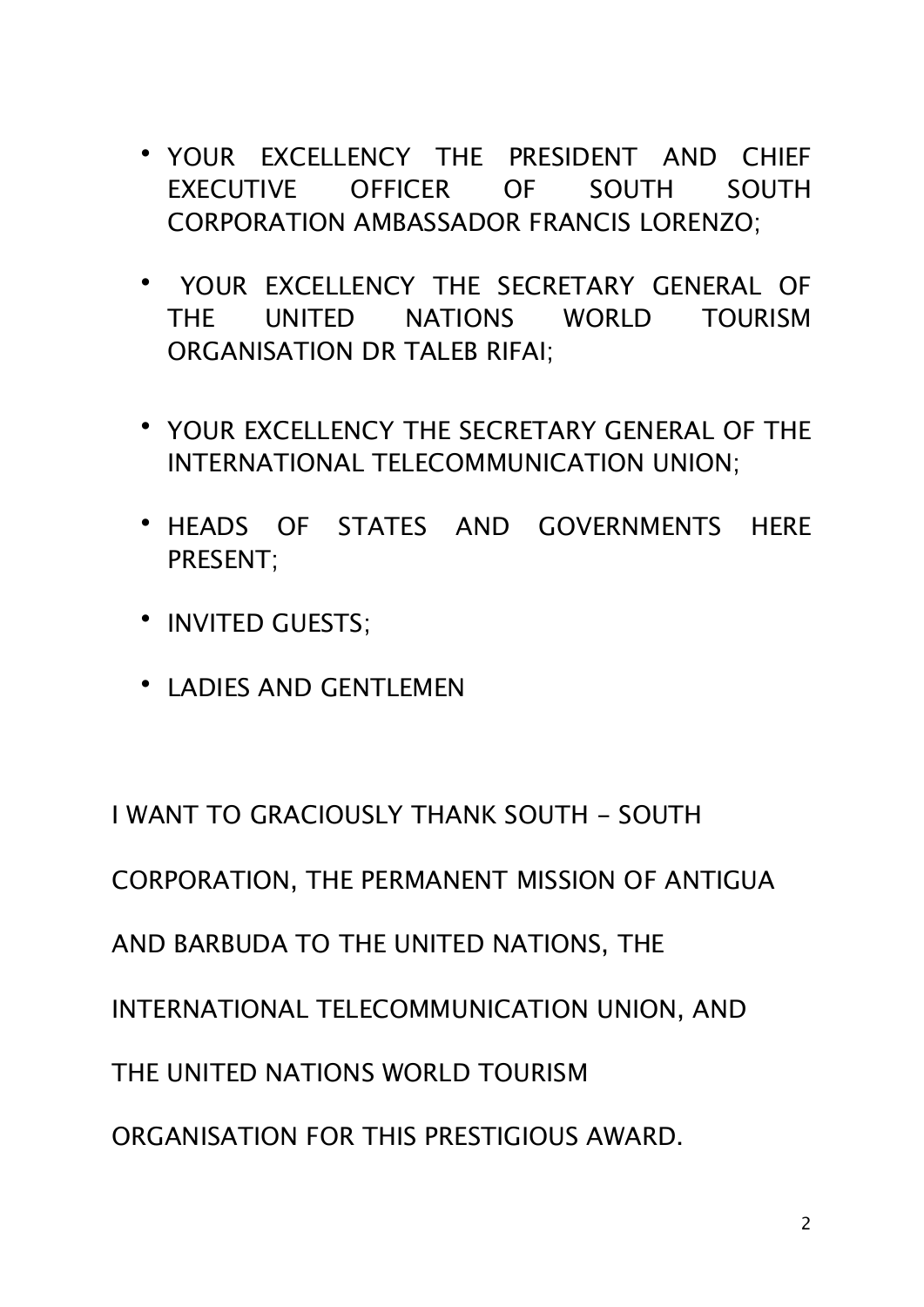THE SOUTH - SOUTH GLOBAL GOVERNANCE LEADERSHIP AWARD EPITOMIZES ZAMBIA'S RESOLVE FOR:

- 1. DEMOCRATIC TENETS IN AFRICA THROUGH THE HOLDING OF FREE AND FAIR ELECTIONS OVER THE YEARS AND YEARS TO COME,
- 2. ENHANCED GOOD GOVERNANCE PRACTICES AND
- 3. GENDER EQUALITY.

I ACCEPT THIS AWARD ON BEHALF OF THE ZAMBIAN PEOPLE WHO HAVE EXHIBITED RESILIENCE AND VIGILANCE TO ENSURE ZAMBIA CONTINUES TO PRACTICE FREE AND FAIR NORMS OR ELECTORAL GOVERNANCE AND DEMOCRACY.

TO THE PEOPLE OF ZAMBIA, I TAKE THIS AWARD AND PLEDGE TO CONTINUE WITH THE RENEWED AND RE-INVIGORATED ENERGY IN CONSOLIDATING THE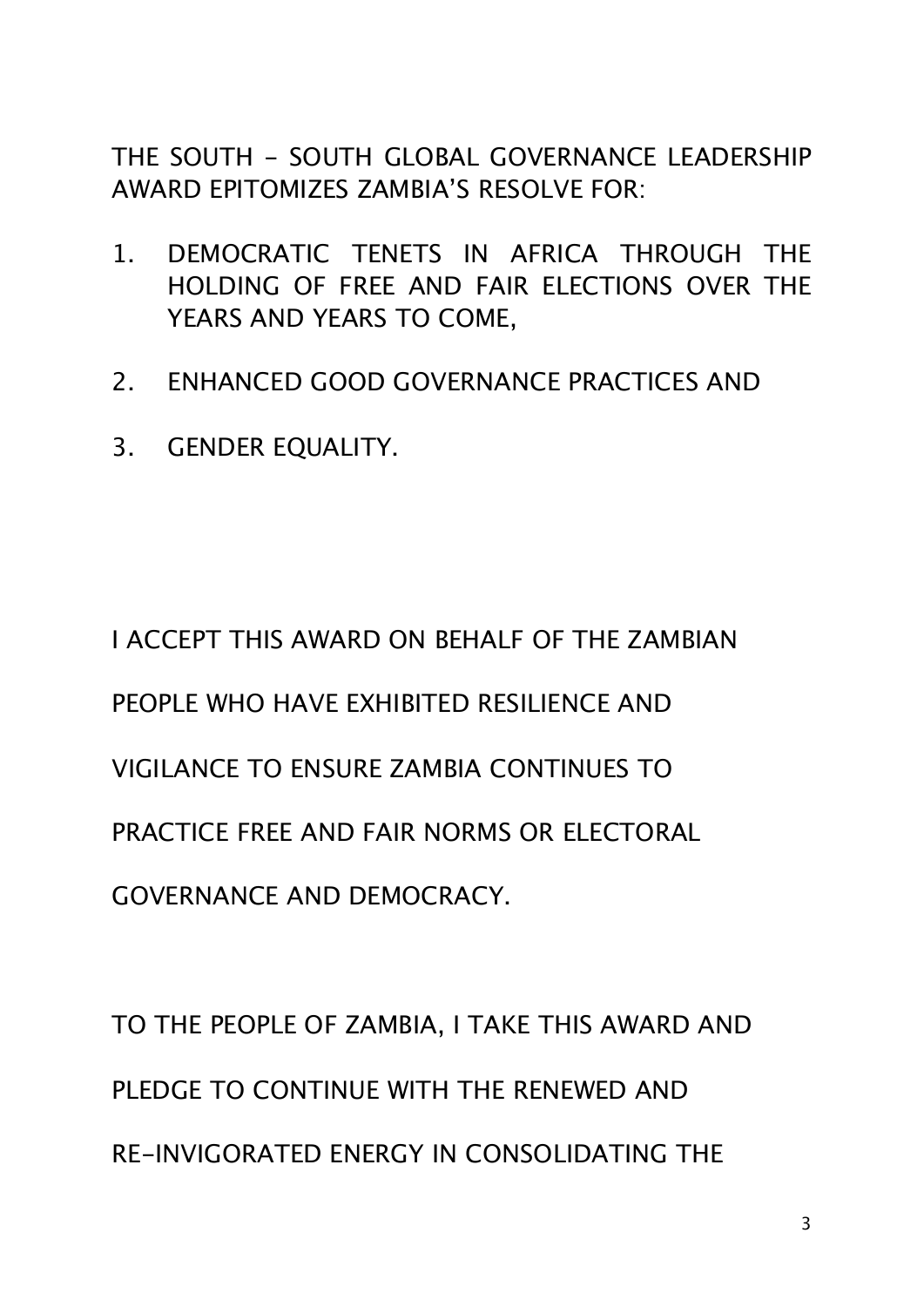GOVERNANCE STRUCTURES WHICH FACILITATE EQUITY OF DISTRIBUTION OF RESOURCES AND INFRASTRUCTURE FOR THE BETTERMENT OF ALL ZAMBIANS AND FOR POSTERITY.

WHILE I STILL HAVE THE PLATFORM, LET ME TAKE THIS OPPORTUNITY TO INVITE YOU TO ZAMBIA AS WE HOST THE WORLD TOURISM ORGANISATION GENERAL ASSEMBLY, IN AUGUST 2013.

I ASSURE YOU OF ZAMBIA'S EXCELLENCE OF TOURISM ENDOWMENTS IN THEIR NATURAL AND UNDISTURBED HABITATION, INCLUDING BUNGEE JUMPING OVER THE VICTORIA FALLS, ONE OF THE SEVEN WONDERS OF THE WORLD.